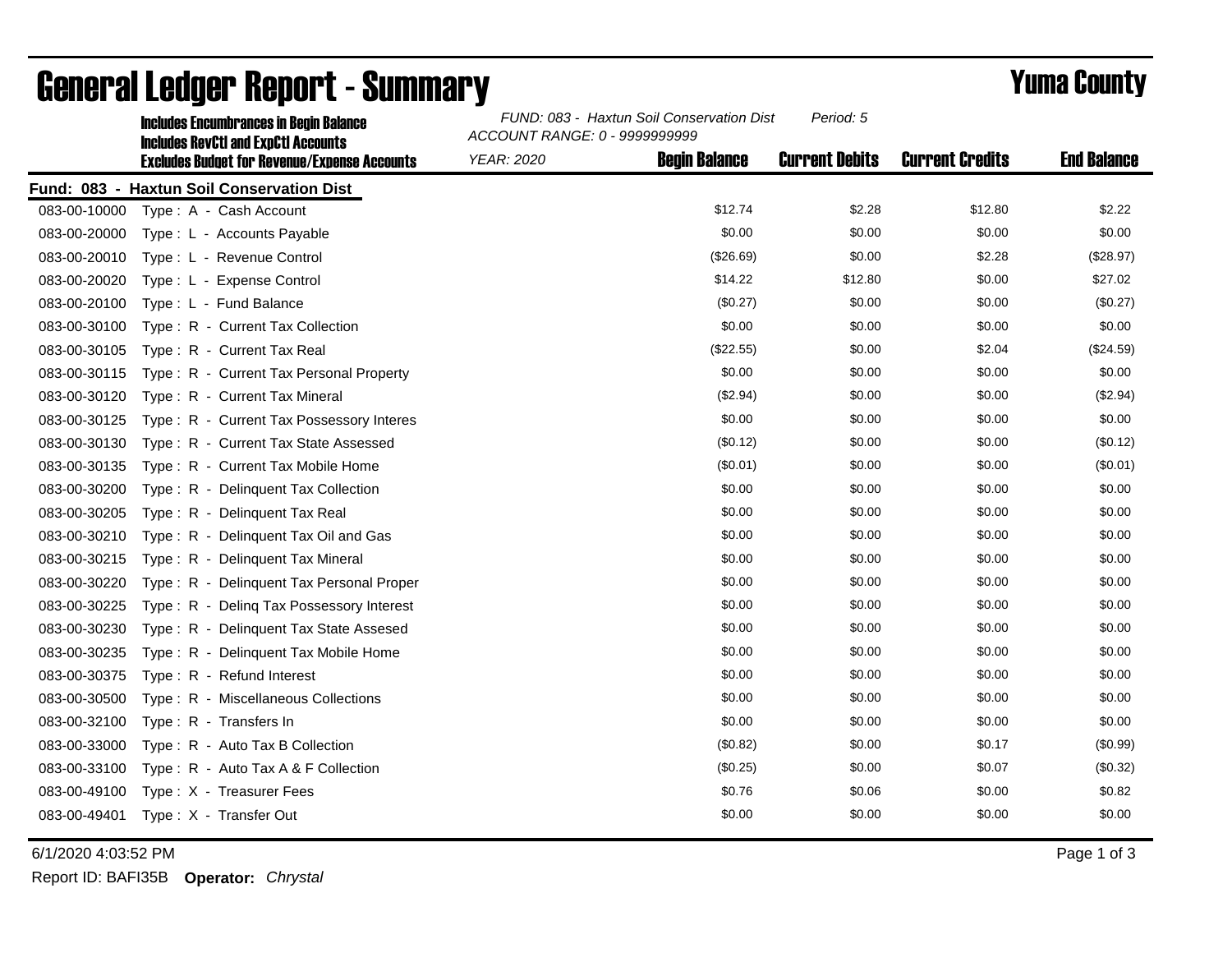| <b>General Ledger Report - Summary</b>                                                      |                                                                            |         |                             |                       | <b>Yuma County</b>               |                    |  |
|---------------------------------------------------------------------------------------------|----------------------------------------------------------------------------|---------|-----------------------------|-----------------------|----------------------------------|--------------------|--|
| <b>Includes Encumbrances in Begin Balance</b><br><b>Includes RevCtI and ExpCtI Accounts</b> | FUND: 083 - Haxtun Soil Conservation Dist<br>ACCOUNT RANGE: 0 - 9999999999 |         |                             | Period: 5             |                                  |                    |  |
| <b>Excludes Budget for Revenue/Expense Accounts</b>                                         | YEAR: 2020                                                                 |         | <b>Begin Balance</b>        | <b>Current Debits</b> | <b>Current Credits</b>           | <b>End Balance</b> |  |
| Fund: 083 - Haxtun Soil Conservation Dist                                                   |                                                                            |         |                             |                       |                                  |                    |  |
| Type: X - Checks Written / ACH Transfer<br>083-00-49500                                     |                                                                            |         | \$13.46                     | \$12.74               | \$0.00                           | \$26.20            |  |
| Fund: 083 - Haxtun Soil Conservation Dist                                                   |                                                                            | Totals: | (\$12.47)                   | \$27.88               | \$17.36                          | (\$1.95)           |  |
| <b>Total Fund Revenues:</b>                                                                 | \$2.28                                                                     |         | <b>Total Fund Expenses:</b> | \$12.80               | <b>Net Revenue Over Expense:</b> | (\$10.52)          |  |

## 6/1/2020 4:03:52 PM Page 2 of 3 Report ID: BAFI35B **Operator:** *Chrystal*